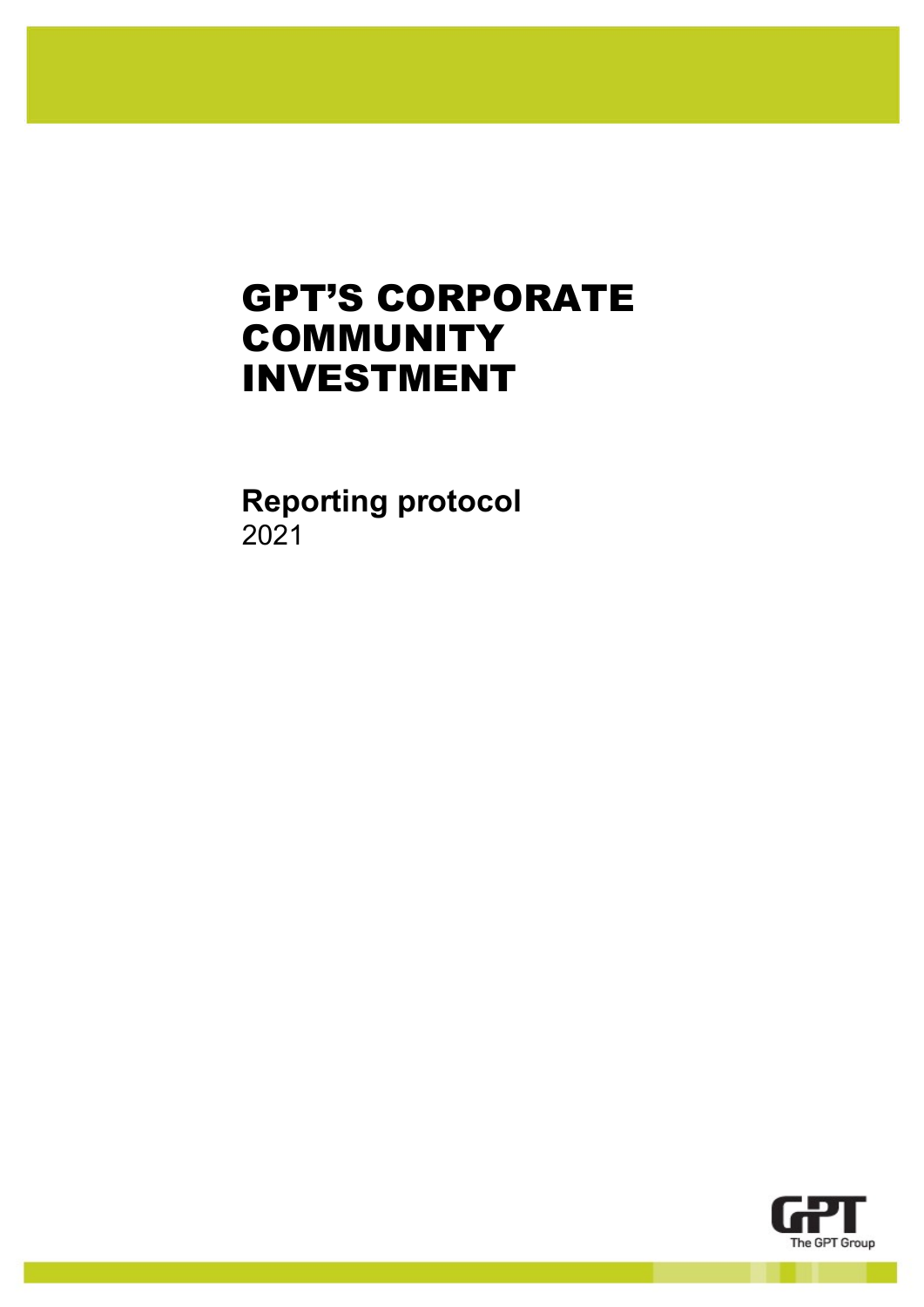#### **1.0 Background and Reporting Categories**

GPT is committed to being a trusted and positive contributor to the communities and networks in which we operate.

GPT's Corporate Community Investment is a measure of the Group's annual social sustainability (including philanthropic) contributions to the people, places and communities where we operate and where our business has impact.

Our approach is guided by GPT's vision and purpose:

Vision: **To be the most respected property company in Australia in the eyes of our investors, people, customers and communities**.

Purpose: **We create value by delivering superior returns to investors, and by providing environments that enable our people to excel and customers and communities to prosper**.

As outlined in our Community Engagement Policy, GPT takes a long term approach to investments, and our assets are significant investments in the communities where they are located.

We recognise that building stronger, more socially and economically resilient communities is mutually beneficial for GPT and the communities in which we operate. We also recognise that to achieve long-term value creation, we must build and continue to strengthen trusted relationship with our communities and our wider network of stakeholders, and be accountable for our commitment.

GPT contributes to the community through a range of activities, including long-term partnerships with non-profit organisations, donations and leveraging the skills of our people. These protocols provide a consistent and transparent definition for measuring and reporting the inputs (contributions), and where possible the outputs of GPT's Corporate Community Investment.

We acknowledge that most of our reporting is focused on inputs; we continue to work towards articulating, measuring and reporting on outputs and outcomes.

#### **1.1 Defining 'community'**

When considering the term 'community' in the reporting context, it is important to consider the breadth of the meaning:

- In the broadest sense it means members of society as a whole;
- In relation to our office assets, 'community' refers to the tenant and occupant community and their visitors – the group of people that come together in the building each day – and may also include other people within the precinct of the building and immediate surrounds;
- For our retail assets it means the community of tenants, tenant workers, shoppers and people living in the surrounding precinct;

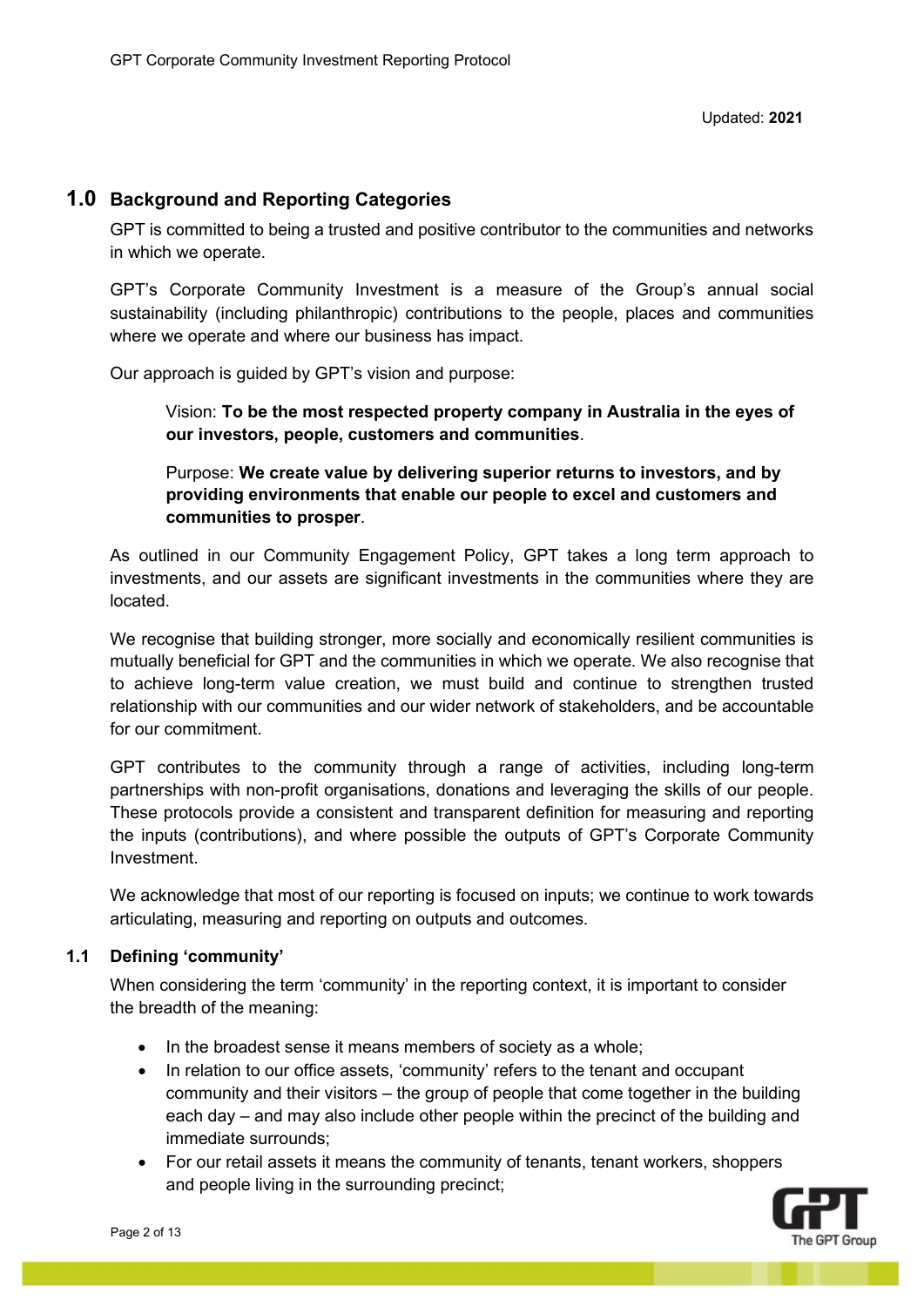- For our logistics assets 'community' refers to the tenant and industry network affiliated with these assets; and
- From a corporate perspective, 'community' references our employee community, the broader property industry or extends through to the global community.

Community is therefore a broad term that covers a number of different stakeholder groups when applied to GPT.

#### **1.2 Assets included in Community Investment Reporting**

GPT reports on the community investments associated with assets over which we have 100% management control, consistent with prior years. Refer to Appendix 2 for a list of these assets.

This boundary is transparently reported so that external stakeholders understand what has and has not been included in GPT's Corporate Community Investment reporting.

#### **2.0 Corporate Community Investment categories**

*Note: all figures are reported excluding GST.*

| Cash          | <b>Sponsorships and donations</b>                                                                                                                                                                                                                                                                                                                                                                                                                                                                                                                                      |
|---------------|------------------------------------------------------------------------------------------------------------------------------------------------------------------------------------------------------------------------------------------------------------------------------------------------------------------------------------------------------------------------------------------------------------------------------------------------------------------------------------------------------------------------------------------------------------------------|
| contributions | These are direct payments or donations in support of community<br>organisations or projects to a registered charitable / not-for-profit<br>organisations / foundations. Costs associated with delivering<br>corporate outcomes are excluded, such as corporate branding or<br>function costs. Line items greater than \$100 only are included.                                                                                                                                                                                                                         |
|               | <b>GPT Foundation activities</b>                                                                                                                                                                                                                                                                                                                                                                                                                                                                                                                                       |
|               | This includes investment in and donations to our Foundation<br>partners, matching of workplace giving facilitated through GPT's<br>Give for Change program, and support for GPT employees in<br>personal fundraising and donation activities.                                                                                                                                                                                                                                                                                                                          |
|               | Direct shared value community investment                                                                                                                                                                                                                                                                                                                                                                                                                                                                                                                               |
|               | This is expenditure on the delivery of community initiatives that can<br>be attended without commitment of cost by community members.<br>This also includes facilities and services that are outside what could<br>be considered minimum business requirements and that deliver both<br>a business and community outcome. A useful guide is to consider<br>the types of facilities and services that local councils would provide<br>such as playground and free family entertainment with no obligation<br>to spend. Line items greater than \$100 only are included. |
|               | We do not include:                                                                                                                                                                                                                                                                                                                                                                                                                                                                                                                                                     |

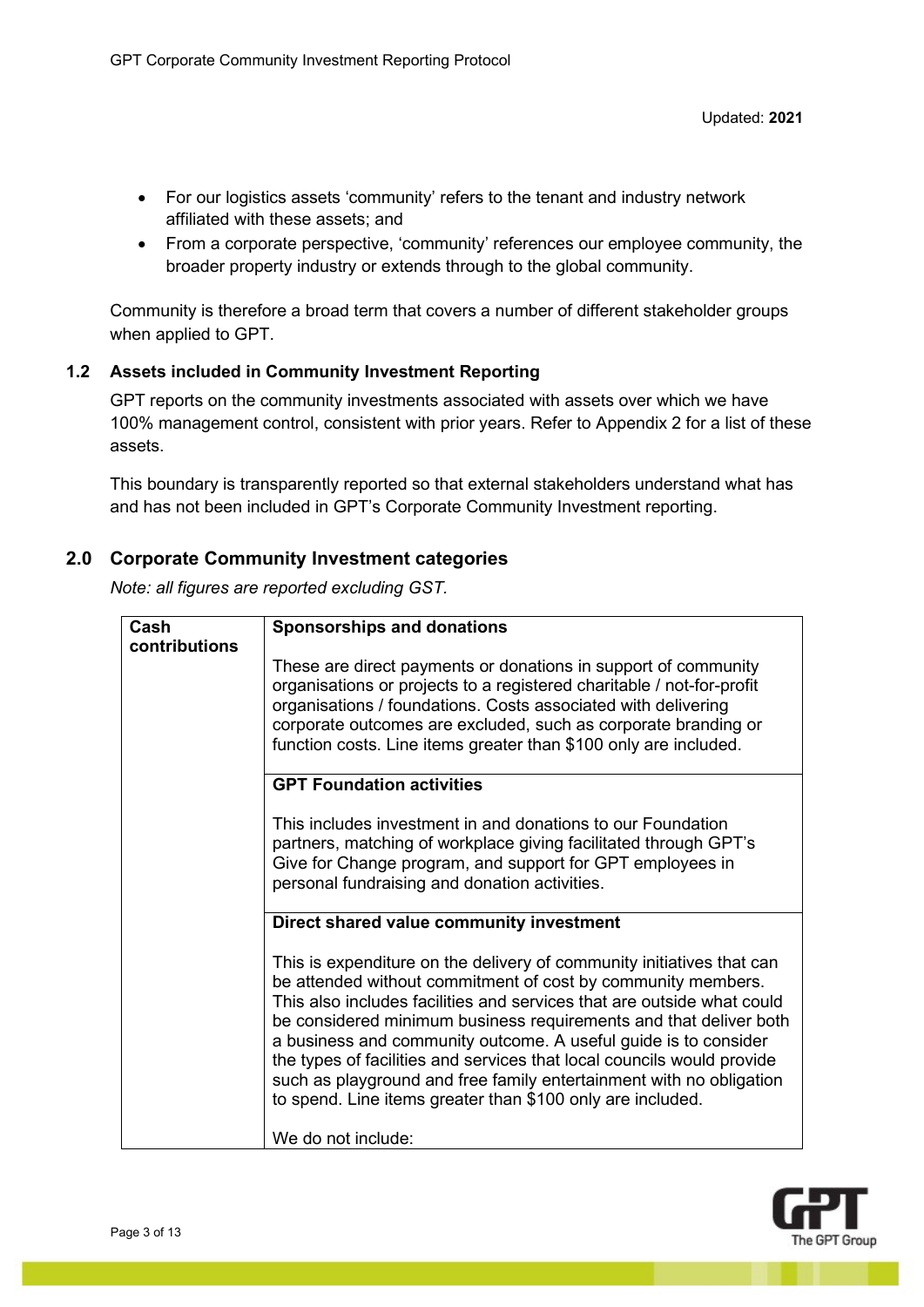|                                   | Costs or portion of costs associated with company branding or<br>$\bullet$<br>retail activities with a primary focus of increasing sales revenue;<br>and<br>Facilities that are required for general or basic business<br>$\bullet$<br>operations.<br>The kinds of facilities and services included in this category are:<br>Playgrounds and ongoing management costs: playgrounds<br>located at our assets can be used by anyone, without any<br>requirement to spend money at the asset. The inclusion of a<br>playground is not necessary (i.e. not considered essential) to be<br>able to run one of our assets;<br>Investment into the redevelopment of publicly accessible<br>$\bullet$<br>common areas, including furniture; similar to the playground<br>above, common areas at our assets can be used by anyone<br>without any requirement to spend money.<br>We include a conservative estimate of the ongoing management<br>costs as relevant to the above.<br>In prior years we have also reported on End of Trip amenities and<br>their related management costs. These are now recognised as<br>inherent business requirements for Office assets and excluded from<br>our Corporate Community Investment reporting from this reporting<br>year. |
|-----------------------------------|---------------------------------------------------------------------------------------------------------------------------------------------------------------------------------------------------------------------------------------------------------------------------------------------------------------------------------------------------------------------------------------------------------------------------------------------------------------------------------------------------------------------------------------------------------------------------------------------------------------------------------------------------------------------------------------------------------------------------------------------------------------------------------------------------------------------------------------------------------------------------------------------------------------------------------------------------------------------------------------------------------------------------------------------------------------------------------------------------------------------------------------------------------------------------------------------------------------------------------------------------------------|
| <b>Time</b>                       | Time through volunteering                                                                                                                                                                                                                                                                                                                                                                                                                                                                                                                                                                                                                                                                                                                                                                                                                                                                                                                                                                                                                                                                                                                                                                                                                                     |
|                                   | The value of time spent on activities by GPT employees that most<br>accurately reflects the true cost to GPT of our employees actively<br>participating in a community event during paid working time.<br>We include GPT permanent and fixed term employees volunteering<br>their time in paid work hours with community organisations;<br>Volunteering activities in work time include ongoing participation in<br>community support positions for not-for-profits or industry<br>organisations that contribute to improved community outcomes are<br>excluded from reporting as they are not currently recorded in a<br>central database, nor are they material to GPT's overall community<br>engagement investment figure.<br>This is consistent with the approach from prior years. Due to COVID-<br>19 health restrictions, volunteering has been limited in 2020 and<br>2021 and is reflected in the data reported.                                                                                                                                                                                                                                                                                                                                     |
| <b>Management</b><br><b>Costs</b> | <b>Management Costs</b>                                                                                                                                                                                                                                                                                                                                                                                                                                                                                                                                                                                                                                                                                                                                                                                                                                                                                                                                                                                                                                                                                                                                                                                                                                       |
|                                   | This captures the costs incurred in making corporate community<br>investment contributions. This includes the costs of overall program<br>management, not time spent on specific community projects.                                                                                                                                                                                                                                                                                                                                                                                                                                                                                                                                                                                                                                                                                                                                                                                                                                                                                                                                                                                                                                                          |

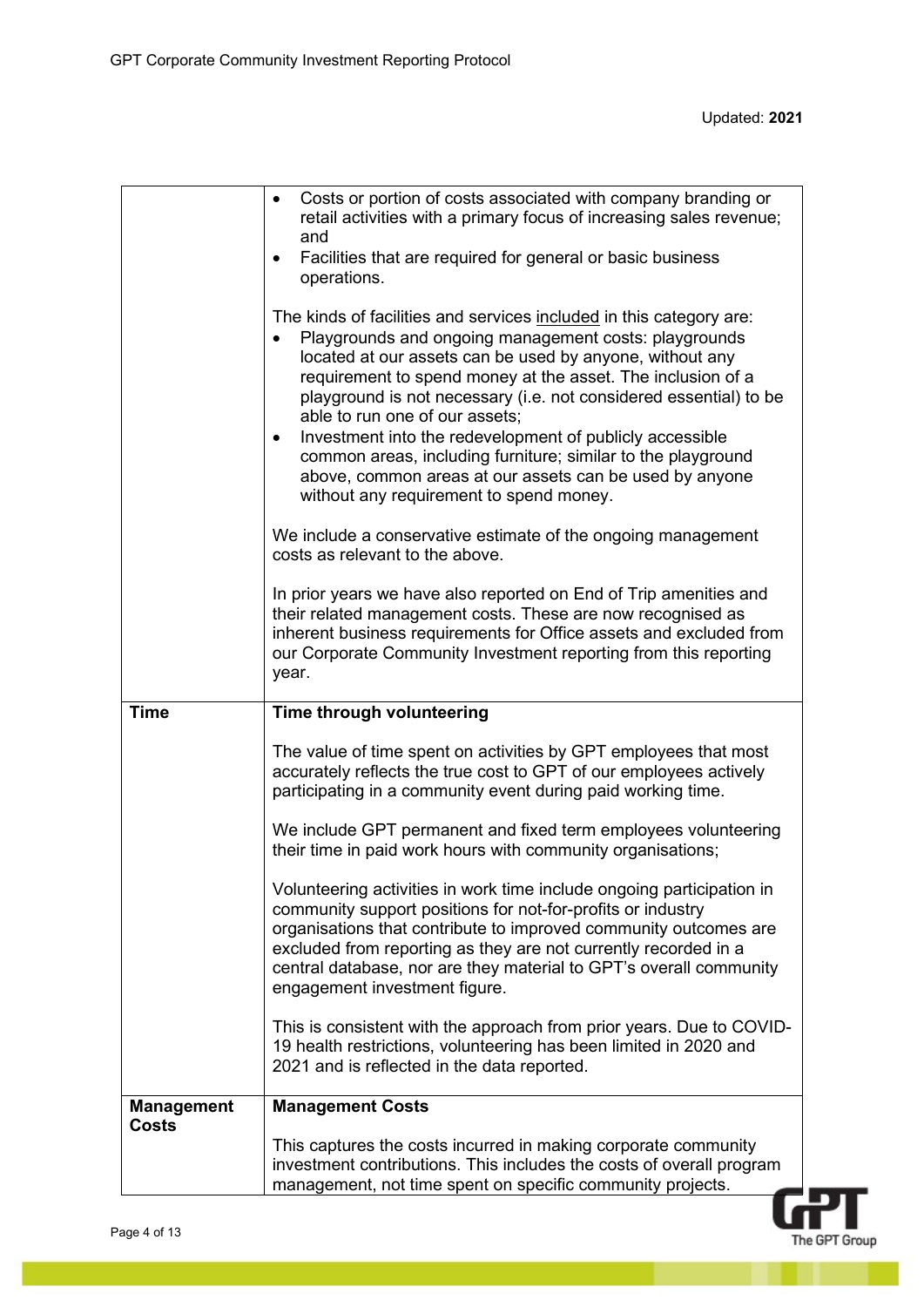|                                 | We include:<br>• Roles or part roles that have defined community engagement and<br>outcome targets<br>• Research, training and professional advice costs with the<br>objective of improving community outcomes<br>• Employees contributing to GPT's Diversity and Inclusion<br>Committees and Working Groups, and their related activities<br>• Reconciliation Action Plan learning and development costs and<br>the hours employees participate in these formal learning activities<br>(consistent with prior years), and<br>• Corporate memberships that bring value to GPT and enhance our<br>ability to make good corporate community investment decisions. |
|---------------------------------|-----------------------------------------------------------------------------------------------------------------------------------------------------------------------------------------------------------------------------------------------------------------------------------------------------------------------------------------------------------------------------------------------------------------------------------------------------------------------------------------------------------------------------------------------------------------------------------------------------------------------------------------------------------------|
| In-kind – non<br>cash resources | In kind provision of space at our properties and other resources                                                                                                                                                                                                                                                                                                                                                                                                                                                                                                                                                                                                |
|                                 | Contributions of non-cash resources to the community. For GPT this<br>will generally be commercial space within an asset (e.g. NLA),<br>including free casual / discounted leasing and space available for<br>community facilities / operations. It may also include other corporate<br>resources such as IT equipment, used furniture, access to meeting<br>rooms etc.                                                                                                                                                                                                                                                                                         |
|                                 | We report a conservative value of what it costs the company in direct<br>costs to make the space available; this will include using our protocol<br>for valuing space contributions (see below).                                                                                                                                                                                                                                                                                                                                                                                                                                                                |
|                                 | We take a conservative approach to valuing other items that have<br>been given to charity throughout the year.                                                                                                                                                                                                                                                                                                                                                                                                                                                                                                                                                  |
| Leverage                        | <b>Facilitated third party contributions</b>                                                                                                                                                                                                                                                                                                                                                                                                                                                                                                                                                                                                                    |
|                                 | The contributions paid by GPT employees through the Give for<br>Change program will be included in the Corporate Community<br>Investment figure.                                                                                                                                                                                                                                                                                                                                                                                                                                                                                                                |
|                                 | This is consistent with the approach from the prior year.                                                                                                                                                                                                                                                                                                                                                                                                                                                                                                                                                                                                       |

### **3.0 Corporate Community Investment focus**

GPT has identified the following material themes that form our social sustainability framework, which shape our activities to ensure these have meaningful impact . These are:

• **Local:** we take a local lens to our activities, tailoring our approach to the stakeholders involved and impacted, particularly at our assets and we recognise our assets are unique communities

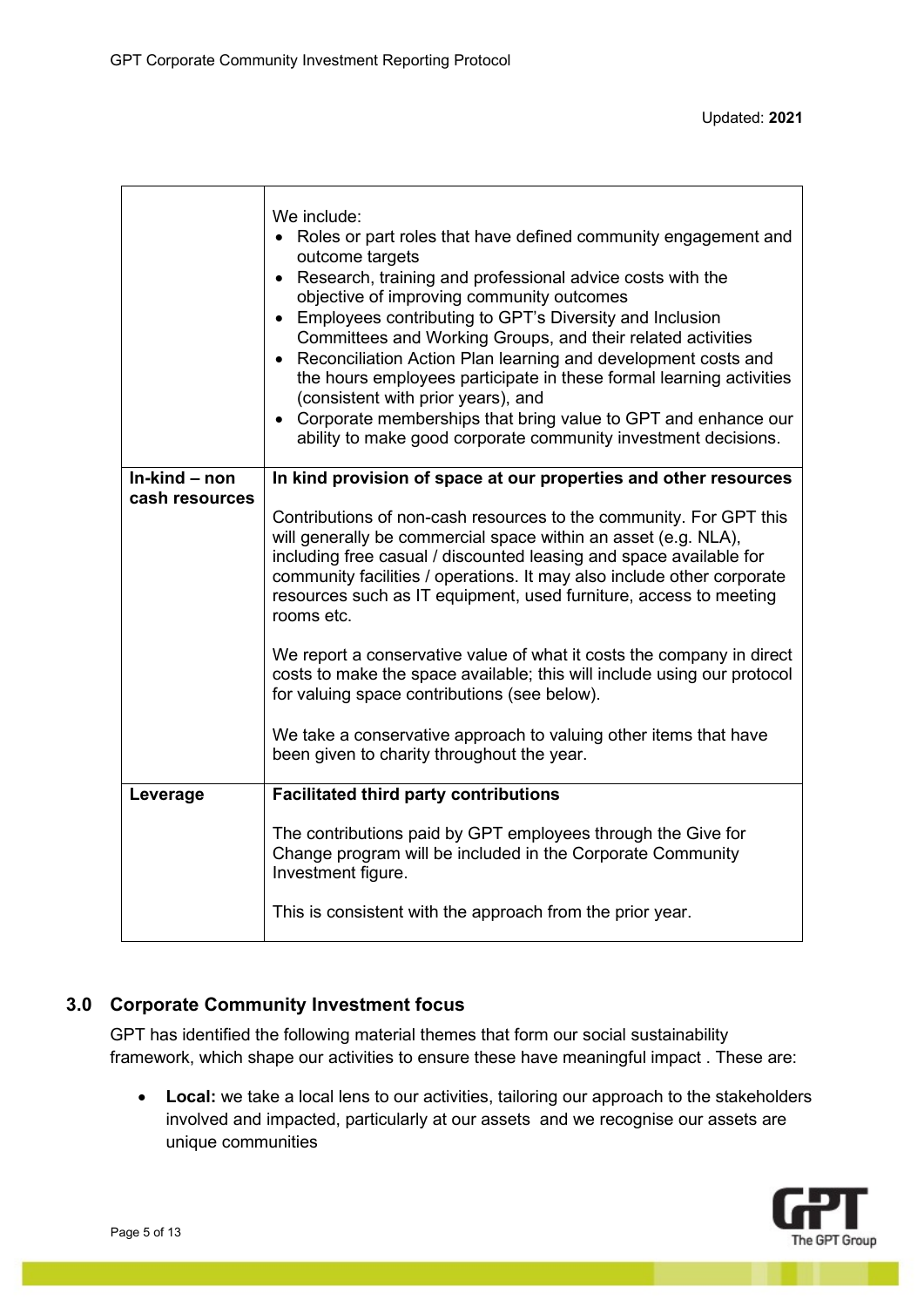- **Connected:** our way of doing business and our assets foster social connection and business productivity.
- **Well:** our way of doing business and our assets are safe environments that support physical, mental and economic wellbeing.
- **Inclusive:** our way of doing business and our assets are accessible, culturally safe and socially inclusive.

The GPT Foundation also adopts these principles with its activities, focusing on Australian charities and its primary partners support Youth at Risk. Our Reconciliation Action Plan and broader commitment to inclusive leadership practices in our business operations and beyond further reinforce these objectives.

#### **4.0 Data capture and systems**

The data for the above categories of investment is drawn from a number of different systems across the organisation, including People systems, SAP and Salesforce.

#### **5.0 Reporting Protocols – Cash contributions**

#### **5.1 Sponsorships and donations**

This includes monetary contributions to community initiatives and organisations, only the component that is aimed at community outcomes and exclusive of any branding or marketing elements that are not cause related. This will include activities such as advertising of charity programs, cause related marketing, sponsorship of cultural events, Social Sponsorship, community sports sponsorship, support for research, charity fundraiser activities.

Once the cost is identified as a sponsorship that contributes to community outcomes and any branding costs are excluded then it is valued as the cost of procurement (ex GST) with the SAP or credit card payment identified code used to verify payment. The payment date is used to qualify the investment period.

If the branding costs are not identified separately in the ledgers, the best estimate of the cost to install the branding is deducted from the sponsorship contribution as these are about servicing our needs as opposed to achieving community outcomes. If the direct cost of servicing our requirements are negligible (less than 5% of the sponsorship value) then it is acceptable to ignore these costs given that there are often unreported management contributions that will be equivalent to these amounts.

#### **5.2 GPT Foundation activities**

The GPT Foundation provides a dedicated function and network within GPT to support philanthropic activities including donations to Australian registered charities and employee engagement with non-profits through campaigns like volunteering, fundraising and donations. The Foundation is governed by an employee committee and enables GPT to make continued contributions to our communities.

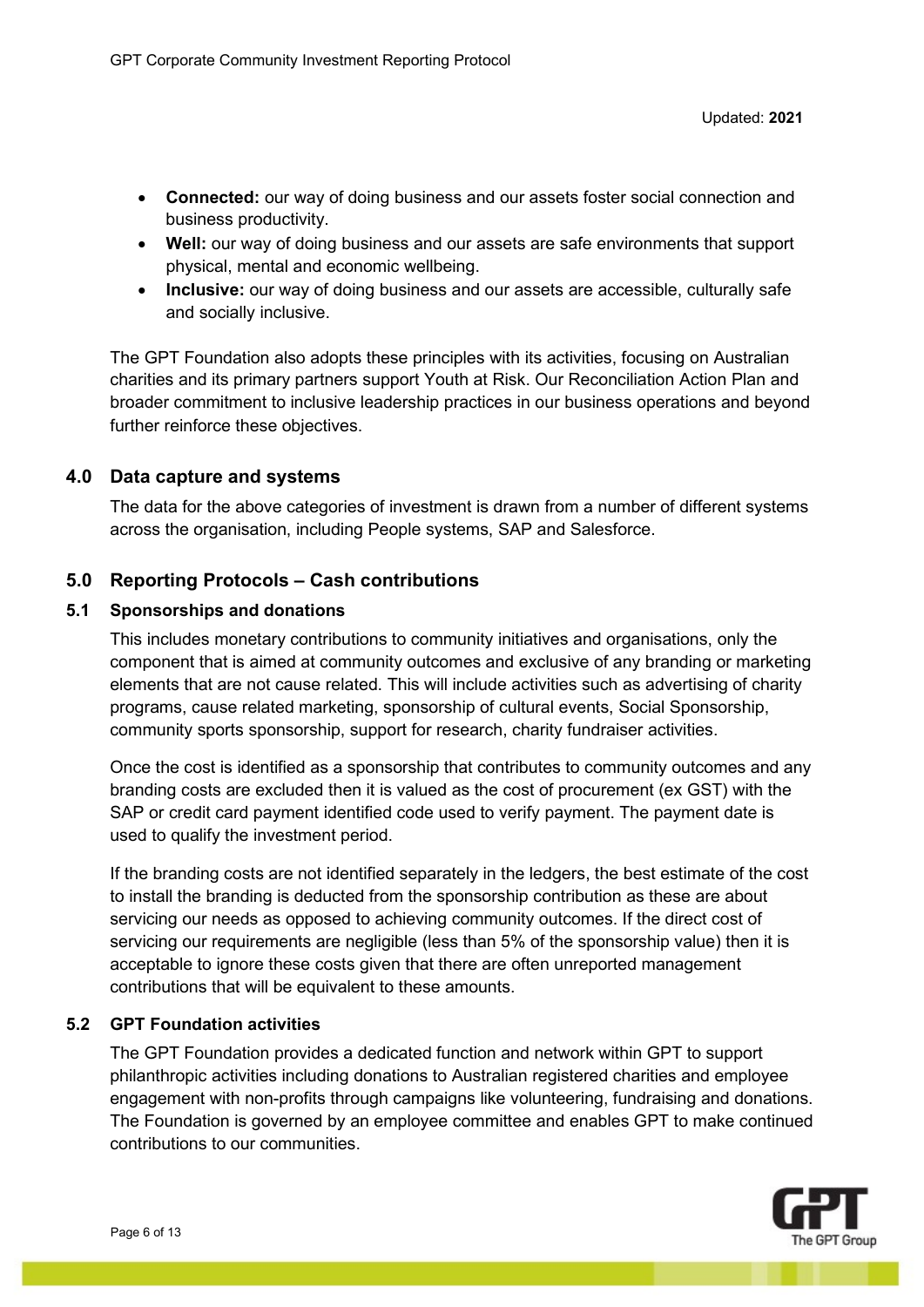GPT reports the funds provided to community partners in a year as part of the annual contribution. This includes:

- Donations to our formal non-profit partners
- Matching of workplace giving contributions of GPT people
- Costs associated with asset-based community events and special projects, funded by the GPT Foundation
- Support for GPT employees in personal fundraising activities
- Other fundraising campaigns and activities with our partners and non-profit partners, and
- GPT Community Day costs (expenses incurred to purchase necessary materials to complete community day activities).

#### **5.3 Direct shared value community investment**

This category includes the types of community events, facilities and services that local councils would provide but excludes those that are considered business basics such as general amenities. This includes item such as playgrounds, no obligation and free or subsidised community events and entertainment, free mobility equipment, community notice boards,, infrastructure set up for community outcomes (e.g. food recovery cool room) and community rooms.

Once the cost is identified as a Direct Community Investment, it is valued as the cost of procurement / development (ex GST). As with sponsorship and donations, any branding costs are excluded. The payment date is used to qualify the investment period.

#### **6.0 Reporting protocols - Time**

#### **6.1 Volunteering time value**

The dollar value contributed by GPT through employees donating a day of time e.g. number of employees involved in community day x average daily salary of all employees on that day.

The number of volunteers as a percentage of eligible employees is also reported, as too all employees involved in the GPT Foundation through giving time, donations or fundraising as part of the Foundation's campaigns for that year.

Employees will donate time to the community through Community Day and other GPT supported and approved volunteering activities. These activities would usually be associated with not for profit organisations (e.g. registered charities) and foundations.

When identifying the appropriate value of time, GPT balances the realistic costs for volunteering contributions with protecting individual employee's private remuneration information.

Consequently, an average hourly salary rate is calculated (removing the top 20 salaries across the organisation given that these salaries will skew the average figure).

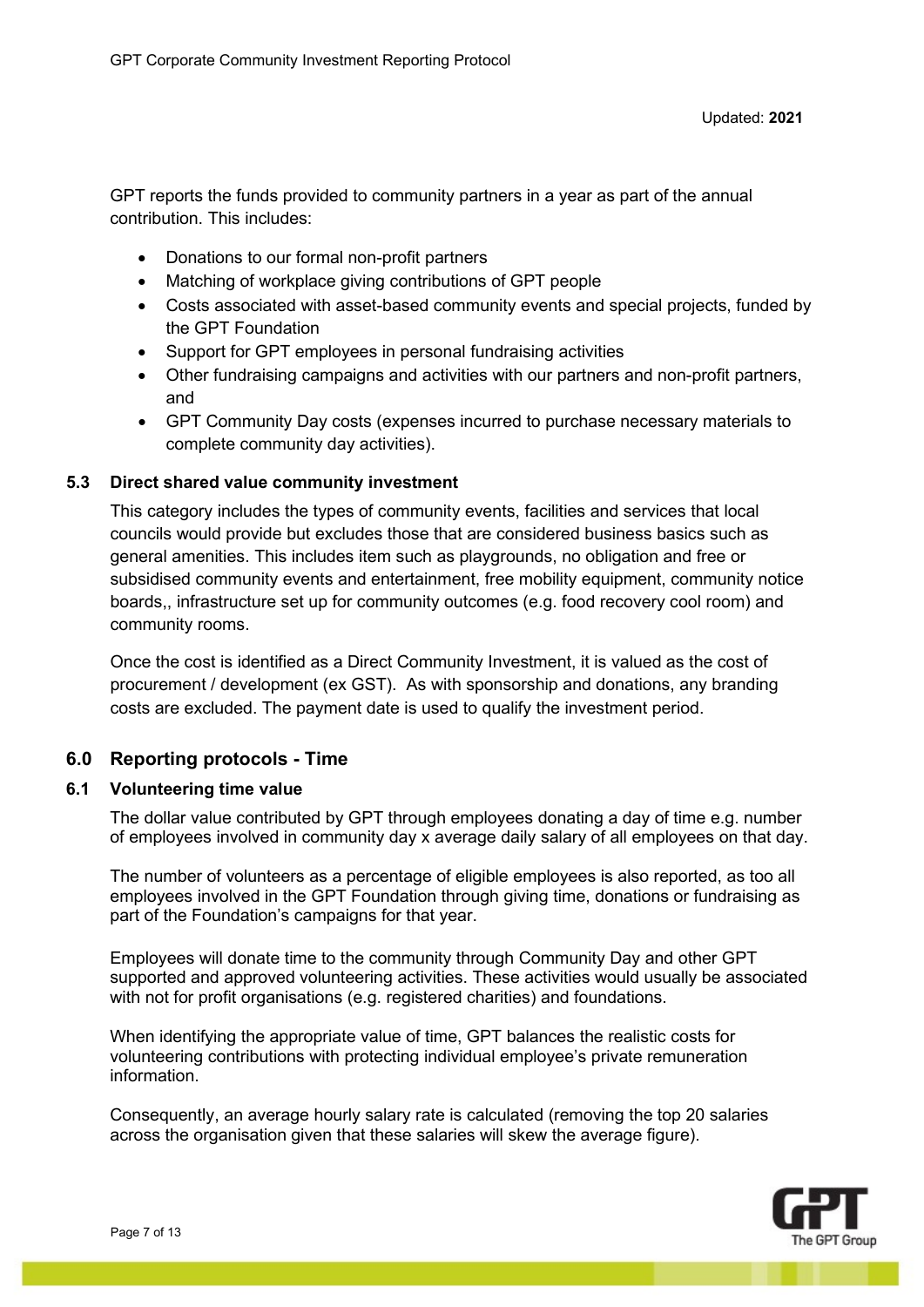When calculating the percentage of employees participating in volunteering activities, the following calculation is undertaken:

> The number of GPT employees attending a Community Day Activity Number of permanent GPT employees less those ineligible to participate\*\*

\*\* Excludes employees on exam leave, extended leave, annual leave, parental leave, or on unpaid leave.

This methodology is a true reflection of the percentage of staff that have volunteered; it only takes account of eligible staff (e.g. excluding those on long term leave, parental leave) and will not be skewed by potentially material changes that can occur in headcount in the months after Community Day is undertaken, if the year-end figure were to be used. For example, Community Day occurs in October but if there were a significant redundancy in November / December and the 31 December headcount figure was then used as the divisible, this would show an inappropriately high level of company volunteering.

#### **7.0 Reporting protocol – Management Costs**

This includes GPT roles or part of roles that are dedicated to community development and engagement; membership fees to professional organisations involved in community management, research and consultancy costs; the hours GPT employees contribute to leading and driving GPT's Diversity and Inclusion initiatives and their attached activities.

Example inclusions**:** consultancy, planning, research and development costs, Community Engagement Managers, dedicated Diversity and Inclusion People team members and working groups (e.g. Reconciliation Action Plan and GLAD – GPT's LGBTIQ+ working group) learning and development activities undertaken within diversity and inclusion initiatives that support social change (as opposed to professional development that enhances individual career progression), GPT Foundation Committee and activities related to these working groups.

Once a cost is identified as a management contribution to community outcomes then it is valued as the cost of procurement (ex GST) with the SAP or credit card payment identified code used to verify payment. The payment date is used to qualify the investment period.

The valuation of employee time is the same for volunteering time with the key difference being that the work is considered core to a role. The time included in reporting is the time spent on activities with community outcomes, not customer service, sales campaigns or branding.

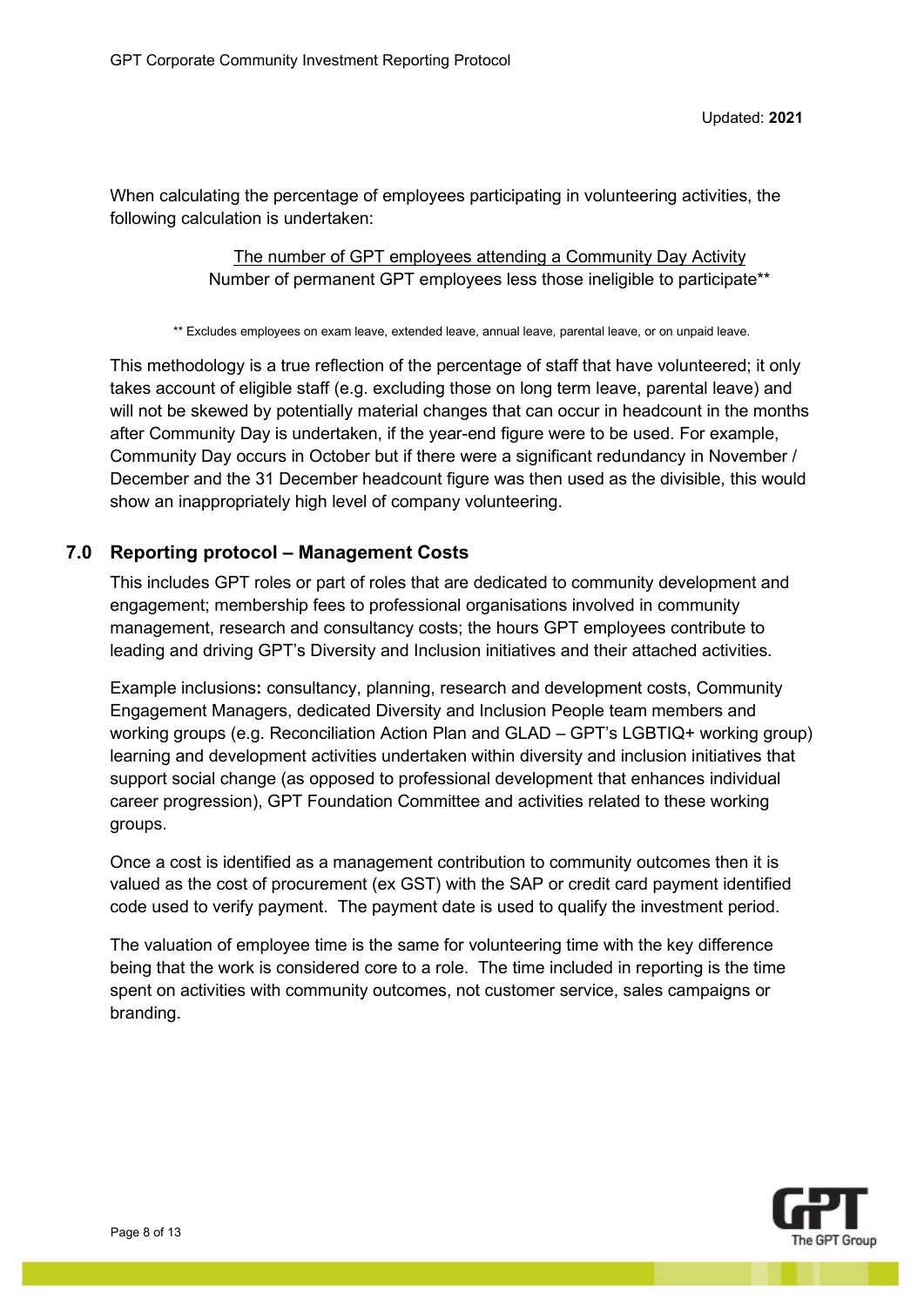#### **8.0 Reporting protocol – non cash resources**

This includes free casual leasing, community rooms and centres, subsidised rents, donations of old laptops, furniture and similar.

So that in-kind contributions are assessed on the same basis as cash and time contributions, all in-kind contributions are valued at what it has cost GPT to make, not what the beneficiary organisation would otherwise have had to pay.

#### **8.1 Free or subsidised casual leasing for community groups**

Day rates for standard sites are based on 1/7 of the standard weekly rate of a standard grade site for that asset and discounted by 25%, to reflect the cost of making the space available:

- Calculating values on 1/7 of the weekly rates rather than day rates is conservative and recognises that most community bookings are days, not weeks;
- The application of a 25% discount on the value of a site is to recognise that the community booking is not a commercial exchange driven by a goal to maximising income. We also recognise there is a minimum value at which most casual leasing managers would not progress with a deal as it is not seen as a commercially viable proposition. This minimum value varies from centre to centre but as a general rule, it would be very rare for a discount to exceed 25%. In the interest of taking a conservative and simple approach a 25% discounted rate will be applied to values at all centres.

#### **8.2 Foregone income**

This part of the protocol has been developed for those situations where a medium to long term agreement has been entered into, in which GPT provides space to a community organisation with demonstrable foregone income, e.g. a commercial opportunity has been turned down in favour of supporting the community.

To calculate the reported community investment in terms of foregone income, it needs to be established whether or not a space could otherwise reasonably be expected to be leased. If the answer is yes, foregone income will be calculated.

If a conscious decision has been made to forego a commercial opportunity, then the difference between the income being received and the income that could have been received will be reported as an output.

#### **8.3 Other resources**

From time to time, GPT makes available other resources for the benefit of the community e.g. old laptops. Where this occurs, a conservative estimate of the value of those assets will be attributed, the value being estimated by a relevant internal expert.

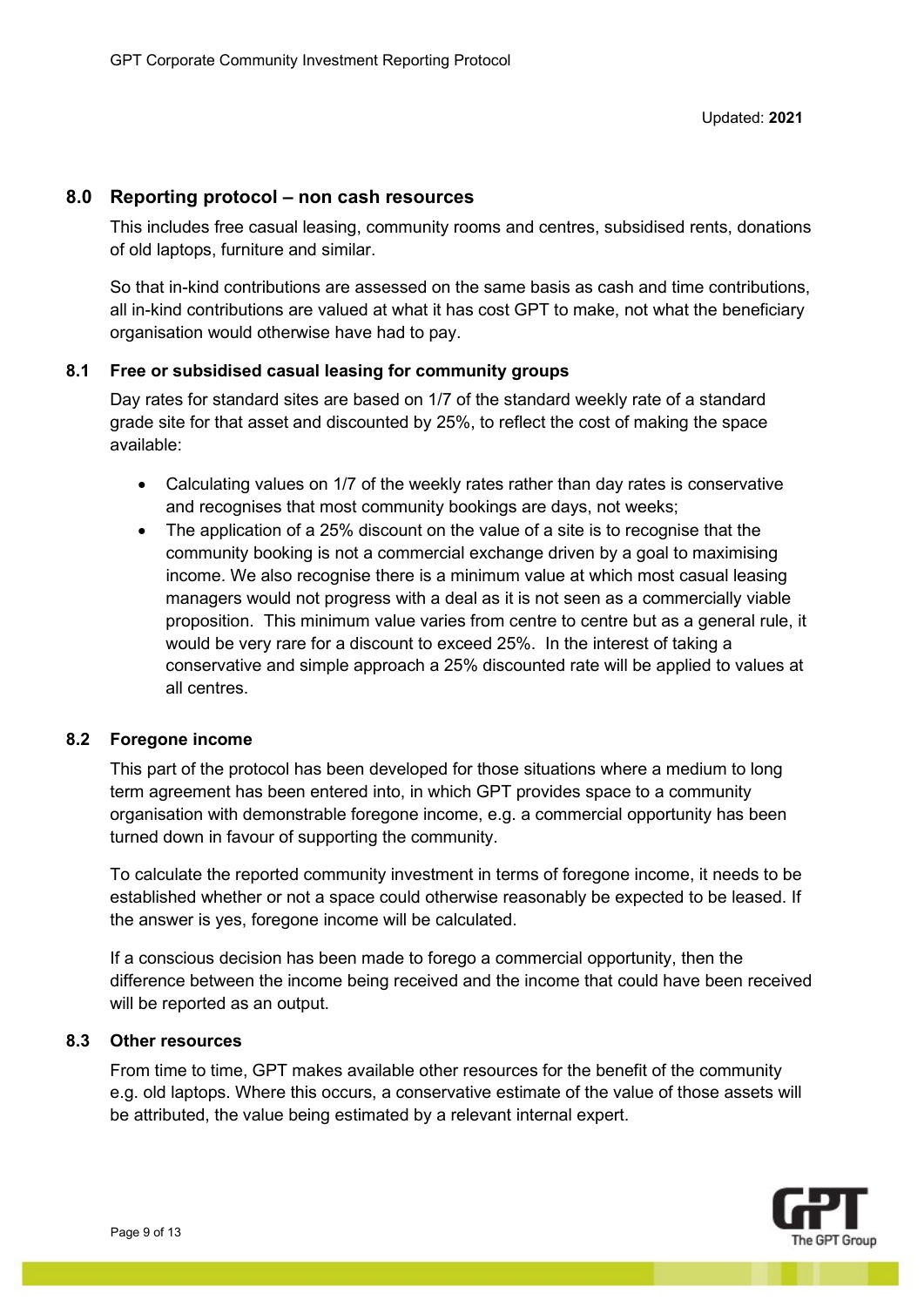#### **9.0 Reporting protocol - Leverage**

This is the measure of any additional resources contributed to a community group that come from sources other than the company. Although they are an additional input to the supported organisation, they are reported as an output given that they result from GPT's contribution, encouragement or support. For GPT this will include workplace giving donations by GPT people.

#### **10.0 Other reporting**

In addition to the quantitative Corporate Community Investment reporting detailed above, GPT shares other qualitative information on the impact of our corporate community investment activities. See [www.gpt.com.au](http://www.gpt.com.au/) for more information and our annual Sustainability Report.

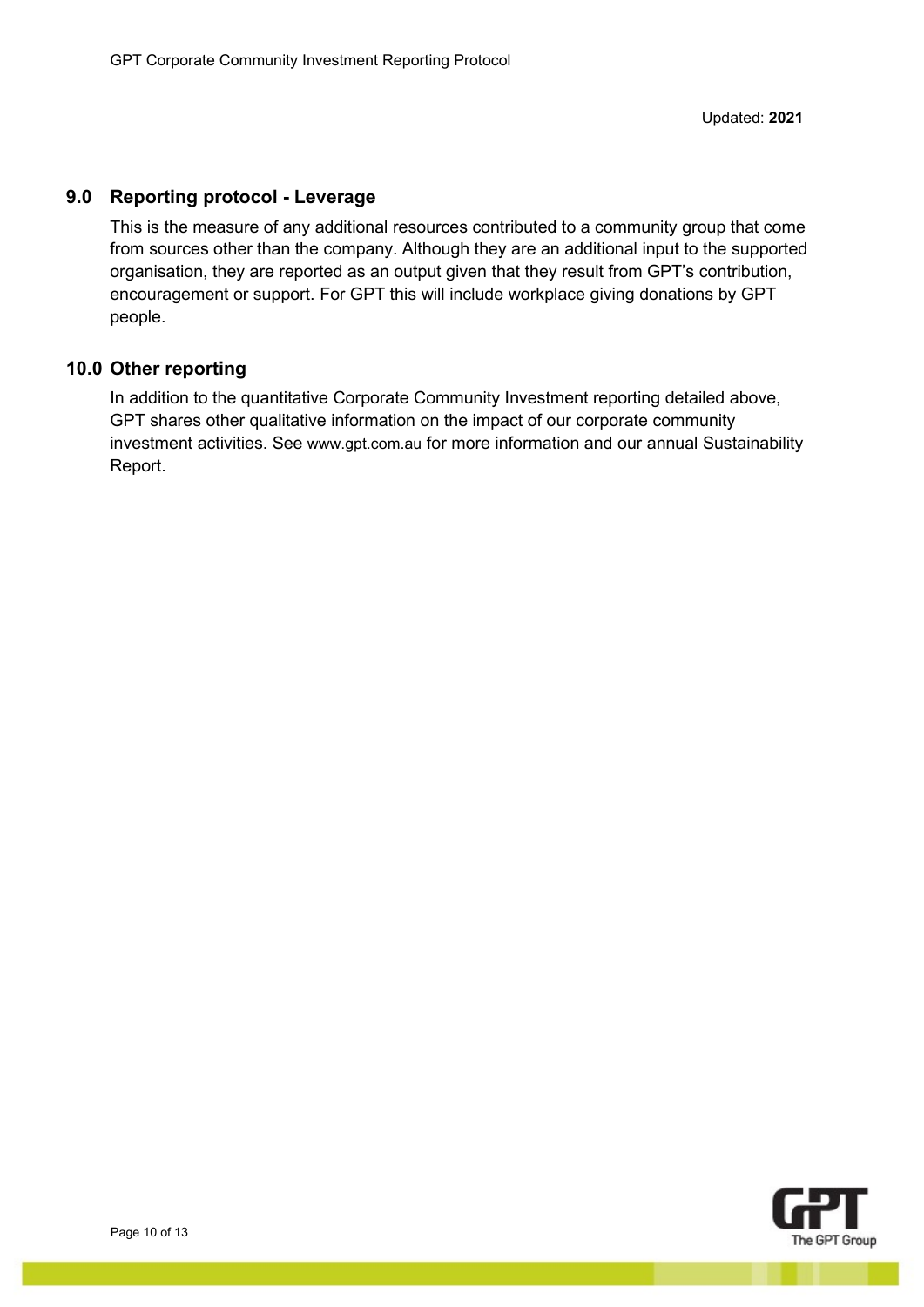# **Appendix 1: Management costs of direct community investment**

#### Non-periodic costs

If there are large ad-hoc costs such as materials and repairs that occur at unpredictable intervals, then these will be reported when they occur and separately to operational costs. These will generally be captured as **'Direct Shared Value Community investment' costs.**  SAP or credit card payment identification should be referenced for procurement costs.

#### Evaluating operational costs

For evaluation of regular operational costs, we will choose a period that best reflects the management and usage cycles. These costs will all contribute to the operational costs. For example, for a facility or service that has a cleaning, security and maintenance regime, we will evaluate these costs and interpolate for the reporting period (e.g. a space that has programmed maintenance and detailed cleaning every week).

These costs will only be taken into account when incurred as part of a national contract such as maintenance, security or cleaning, with reference to the appropriate contract costs. We will take this approach based on a cost:benefit analysis of reporting every cost associated with providing a facility or service which would require engagement with every asset's operations and technical managers for every relevant asset. The overall intention of GPT's reporting is to provide a materially relevant figure for our stakeholders.

Operational costs to be considered include:

- Cleaning;
- Security; and
- Ad hoc maintenance.

A conservative estimate of running costs has been advised to be applied to each relevant community facility or service.

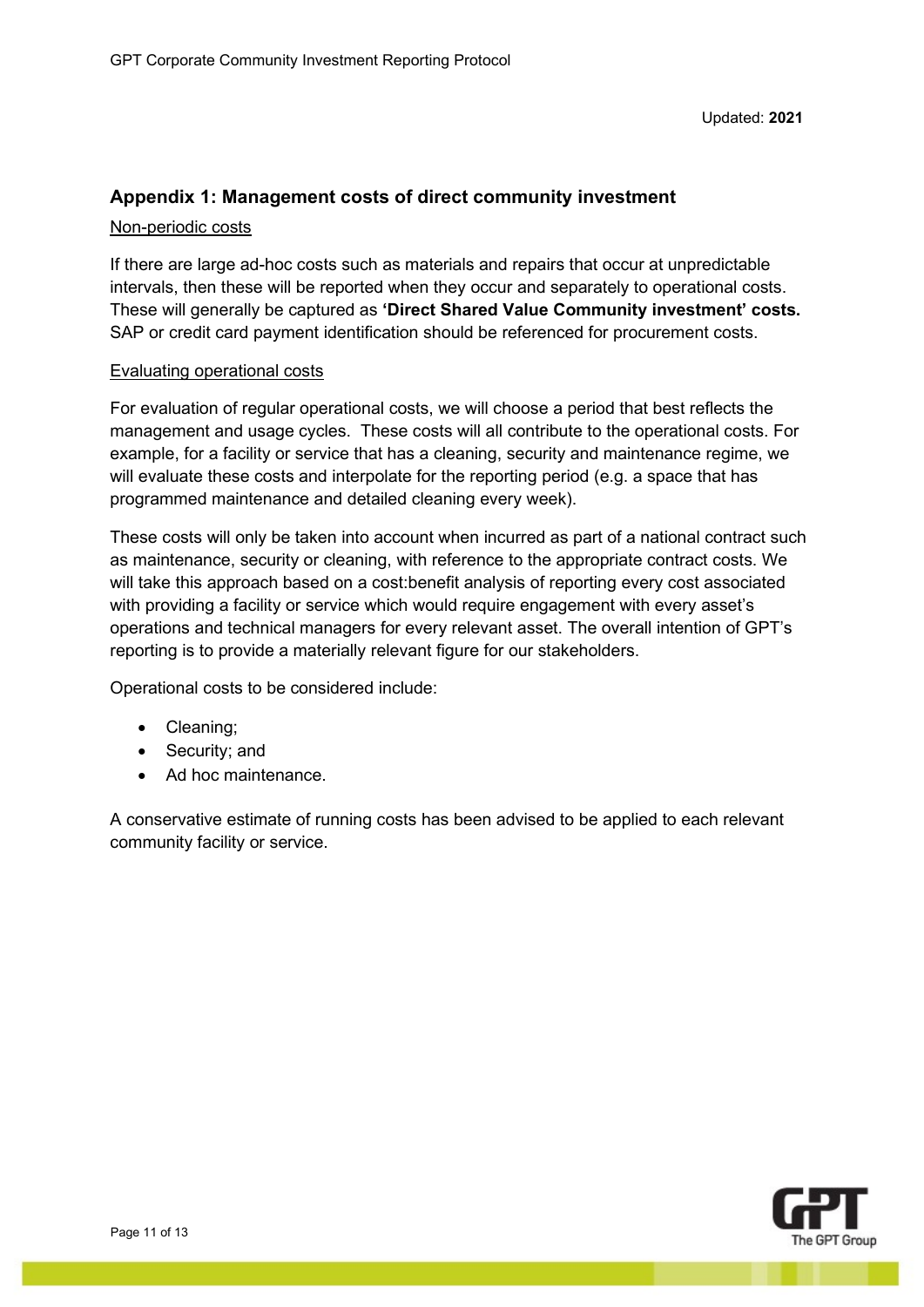| <b>Portfolio</b> | <b>Asset</b>                                  |
|------------------|-----------------------------------------------|
| Retail           | Casuarina Square                              |
| Retail           | <b>Charlestown Square</b>                     |
| Retail           | <b>Highpoint Shopping Centre</b>              |
| Retail           | Melbourne Central                             |
| Retail           | <b>Rouse Hill Town Centre</b>                 |
| Retail           | <b>Chirnside Park Shopping Centre</b>         |
| Retail           | Parkmore Shopping Centre                      |
| Retail           | <b>Wollongong Central</b>                     |
| Office           | 60 Station Street, Parramatta                 |
| Office           | 4 Murray Rose Avenue, Sydney Olympic Park     |
| Office           | Melbourne Central Tower, Melbourne            |
| Office           | 181 William and 550 Bourke Streets, Melbourne |
| Office           | One One One Eagle Street, Brisbane            |
| Office           | 580 George Street, Sydney                     |
| Office           | workplace <sup>6</sup> , Sydney               |
| Office           | 87-91 George Street, Parramatta               |
| Office           | 32 Flinders Street, Melbourne                 |
| Office           | Queen & Collins, Melbourne                    |
| Office           | 150 Collins Street, Melbourne                 |
| Office           | 530 Collins Street, Melbourne                 |
| Office           | 655 Collins Street, Melbourne                 |
| Office           | 750 Collins Street, Melbourne                 |
| Office           | 800/808 Bourke Street, Melbourne              |
| Office           | 32 Smith Street                               |
| Office           | Riverside Centre, Brisbane                    |
| Office           | 8 Exhibition Street, Melbourne                |
| Logistics        | Citiwest Industrial Estate, Altona North      |
| Logistics        | <b>Citiport Business Park, Port Melbourne</b> |
| Logistics        | 38 Pine Road, Yennora                         |
| Logistics        | 38A Pine Road, Yennora                        |
| Logistics        | Rosehill Business Park, Camellia              |
| Logistics        | 10 Interchange Drive, Eastern Creek           |
| Logistics        | 54 Eastern Creek Drive, Eastern Creek         |
| Logistics        | 50 Old Wallgrove Road, Eastern Creek          |
| Logistics        | 16-34 Templar Road, Erskine Park              |
| Logistics        | 36-52 Templar Road, Erskine Park              |
| Logistics        | 54-70 Templar Road, Erskine Park              |
| Logistics        | 67-75 Templar Road, Erskine Park              |
| Logistics        | 29-55 Lockwood Road, Erskine Park             |
| Logistics        | 57 & 89 Lockwood Road, Erskine Park           |
| Logistics        | 128 Andrews Road, Penrith                     |
| Logistics        | 42 Cox Place, Glendenning                     |
| Logistics        | 4 Holker Street, Newington                    |

## **Appendix 2: GPT assets included in community reporting**